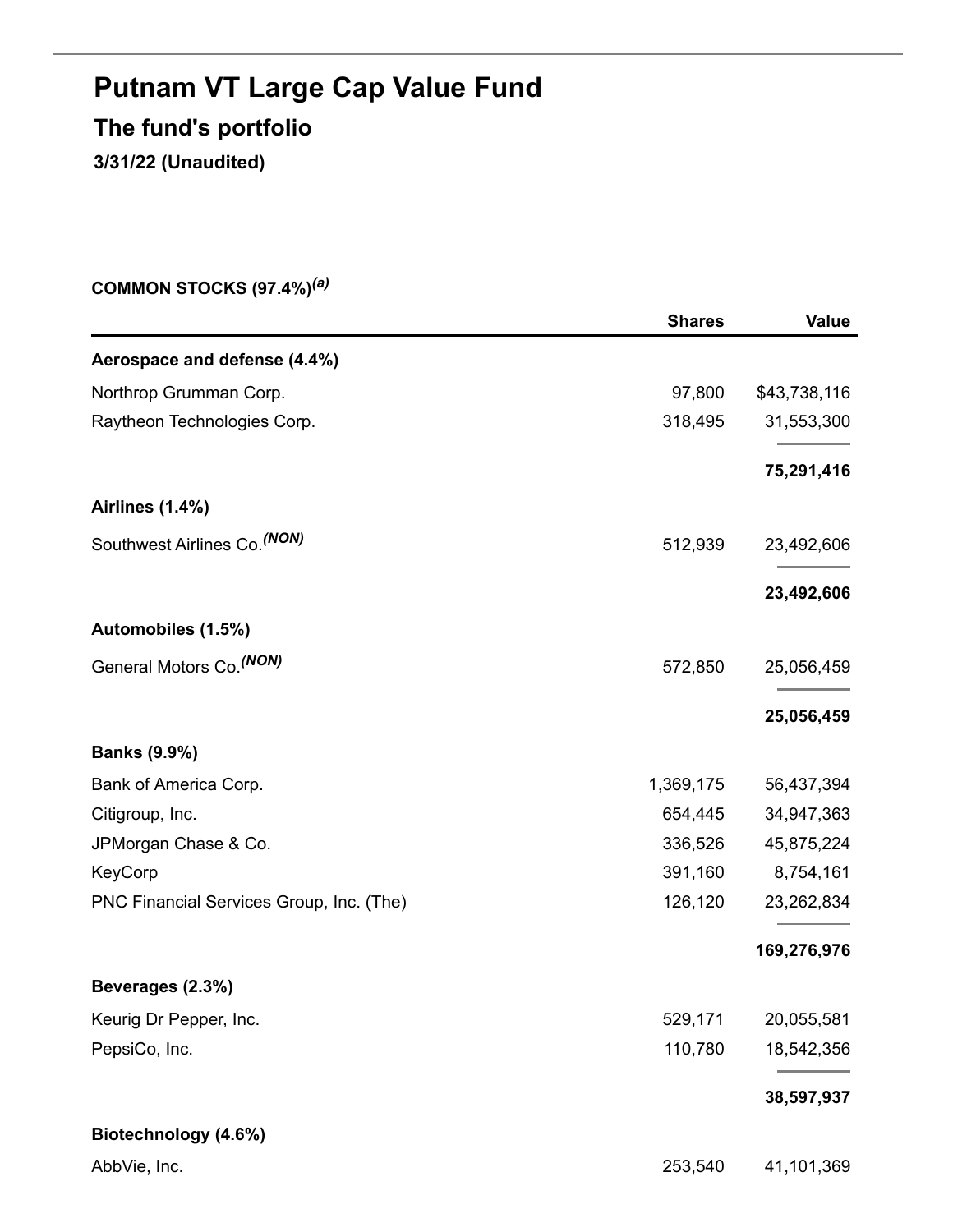| Regeneron Pharmaceuticals, Inc. (NON) | 53,900  | 37,644,838 |
|---------------------------------------|---------|------------|
|                                       |         | 78,746,207 |
| Building products (1.3%)              |         |            |
| Johnson Controls International PLC    | 338,420 | 22,190,199 |
|                                       |         | 22,190,199 |
| Capital markets (2.3%)                |         |            |
| Goldman Sachs Group, Inc. (The)       | 85,069  | 28,081,277 |
| State Street Corp.                    | 135,720 | 11,823,926 |
|                                       |         | 39,905,203 |
| Chemicals (3.6%)                      |         |            |
| Corteva, Inc.                         | 433,900 | 24,940,572 |
| Eastman Chemical Co.                  | 158,700 | 17,783,922 |
| PPG Industries, Inc.                  | 112,960 | 14,805,667 |
| Sherwin-Williams Co. (The)            | 13,070  | 3,262,533  |
|                                       |         | 60,792,694 |
| <b>Construction materials (0.9%)</b>  |         |            |
| CRH PLC (Ireland)                     | 391,040 | 15,657,080 |
|                                       |         | 15,657,080 |
| Consumer finance (0.7%)               |         |            |
| Capital One Financial Corp.           | 92,070  | 12,087,870 |
|                                       |         | 12,087,870 |
| Diversified financial services (0.8%) |         |            |
| Apollo Global Management, Inc.        | 223,750 | 13,870,263 |
|                                       |         | 13,870,263 |
| Electric utilities (4.6%)             |         |            |
| American Electric Power Co., Inc.     | 211,010 | 21,052,468 |
| <b>Constellation Energy Corp.</b>     | 165,766 | 9,324,338  |
| Exelon Corp.                          | 497,300 | 23,686,399 |
| NRG Energy, Inc.                      | 618,980 | 23,744,073 |
|                                       |         | 77,807,278 |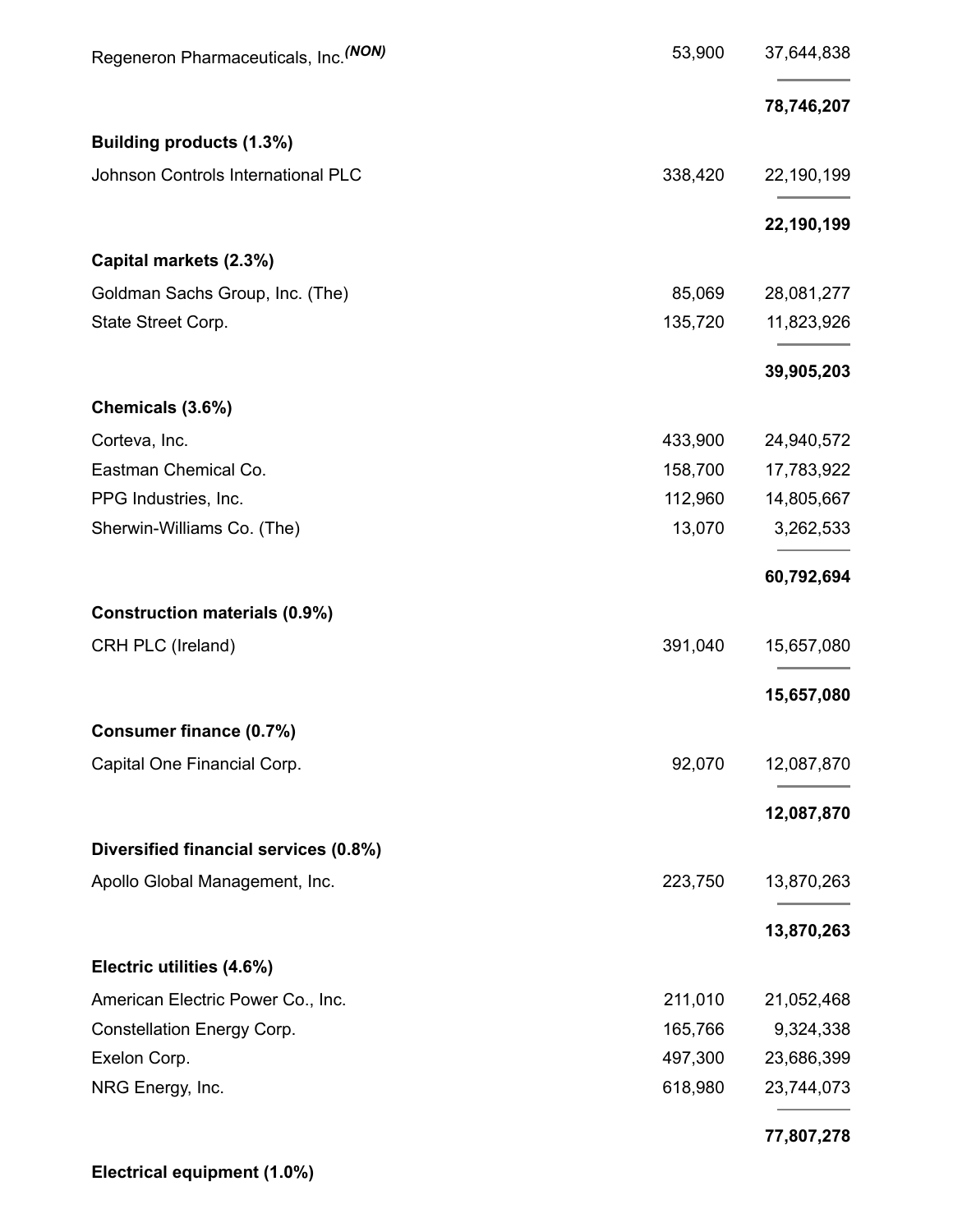| Eaton Corp. PLC                                          | 116,470 | 17,675,487   |
|----------------------------------------------------------|---------|--------------|
|                                                          |         | 17,675,487   |
| Electronic equipment, instruments, and components (0.6%) |         |              |
| Vontier Corp.                                            | 377,151 | 9,575,864    |
|                                                          |         | 9,575,864    |
| Equity real estate investment trusts (REITs) (3.1%)      |         |              |
| American Tower Corp. <sup>(R)</sup>                      | 56,848  | 14,281,355   |
| Boston Properties, Inc. <sup>(R)</sup>                   | 147,880 | 19,046,944   |
| Gaming and Leisure Properties, Inc. <sup>(R)</sup>       | 430,522 | 20,204,397   |
|                                                          |         | 53,532,696   |
| Food and staples retail (4.0%)                           |         |              |
| BJ's Wholesale Club Holdings, Inc. (NON)(S)              | 295,604 | 19,985,786   |
| Walmart, Inc.                                            | 321,645 | 47,899,373   |
|                                                          |         | 67,885,159   |
| Health-care providers and services (4.2%)                |         |              |
| Anthem, Inc.                                             | 71,260  | 35,004,337   |
| McKesson Corp.                                           | 119,069 | 36,450,593   |
|                                                          |         | 71,454,930   |
| Hotels, restaurants, and leisure (2.1%)                  |         |              |
| Aramark                                                  | 404,630 | 15,214,088   |
| Hilton Worldwide Holdings, Inc. (NON)                    | 131,412 | 19,940,457   |
|                                                          |         | 35, 154, 545 |
| Household durables (1.2%)                                |         |              |
| PulteGroup, Inc.                                         | 485,168 | 20,328,539   |
|                                                          |         | 20,328,539   |
| Household products (1.4%)                                |         |              |
| Procter & Gamble Co. (The)                               | 157,710 | 24,098,088   |
|                                                          |         | 24,098,088   |
| Industrial conglomerates (1.5%)                          |         |              |
| General Electric Co.                                     | 33,202  | 3,037,983    |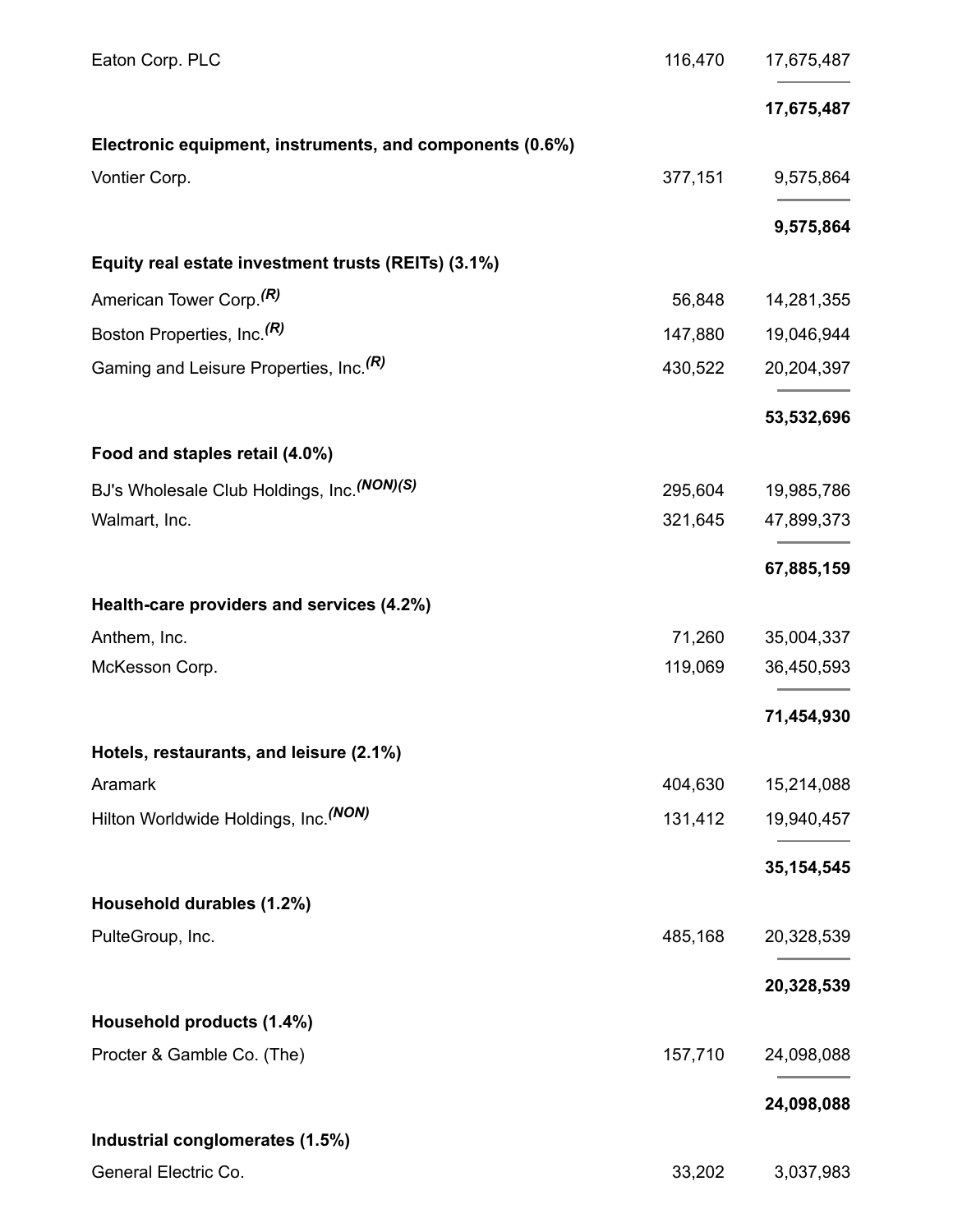| Honeywell International, Inc.                | 111,382 | 21,672,710   |
|----------------------------------------------|---------|--------------|
|                                              |         | 24,710,693   |
| Insurance (3.6%)                             |         |              |
| American International Group, Inc.           | 329,081 | 20,656,414   |
| Assured Guaranty, Ltd.                       | 404,787 | 25,768,740   |
| AXA SA (France)                              | 484,240 | 14, 141, 702 |
|                                              |         | 60,566,856   |
| IT Services (1.0%)                           |         |              |
| Fidelity National Information Services, Inc. | 174,360 | 17,509,231   |
|                                              |         | 17,509,231   |
| Life sciences tools and services (2.6%)      |         |              |
| Danaher Corp.                                | 53,510  | 15,696,088   |
| Thermo Fisher Scientific, Inc.               | 48,850  | 28,853,253   |
|                                              |         | 44,549,341   |
| Media (2.3%)                                 |         |              |
| Charter Communications, Inc. Class A(NON)    | 37,660  | 20,544,283   |
| Comcast Corp. Class A                        | 398,800 | 18,671,816   |
|                                              |         | 39,216,099   |
| Metals and mining (2.2%)                     |         |              |
| Freeport-McMoRan, Inc. (Indonesia)           | 761,020 | 37,853,135   |
|                                              |         | 37,853,135   |
| Multi-utilities (0.7%)                       |         |              |
| Ameren Corp.                                 | 127,770 | 11,979,715   |
|                                              |         | 11,979,715   |
| Multiline retail (1.3%)                      |         |              |
| Target Corp.                                 | 106,620 | 22,626,896   |
|                                              |         | 22,626,896   |
| Oil, gas, and consumable fuels (8.2%)        |         |              |
| ConocoPhillips                               | 414,310 | 41,431,000   |
| <b>Enterprise Products Partners LP</b>       | 469,080 | 12,106,955   |
| EOG Resources, Inc.                          | 68,480  | 8,164,870    |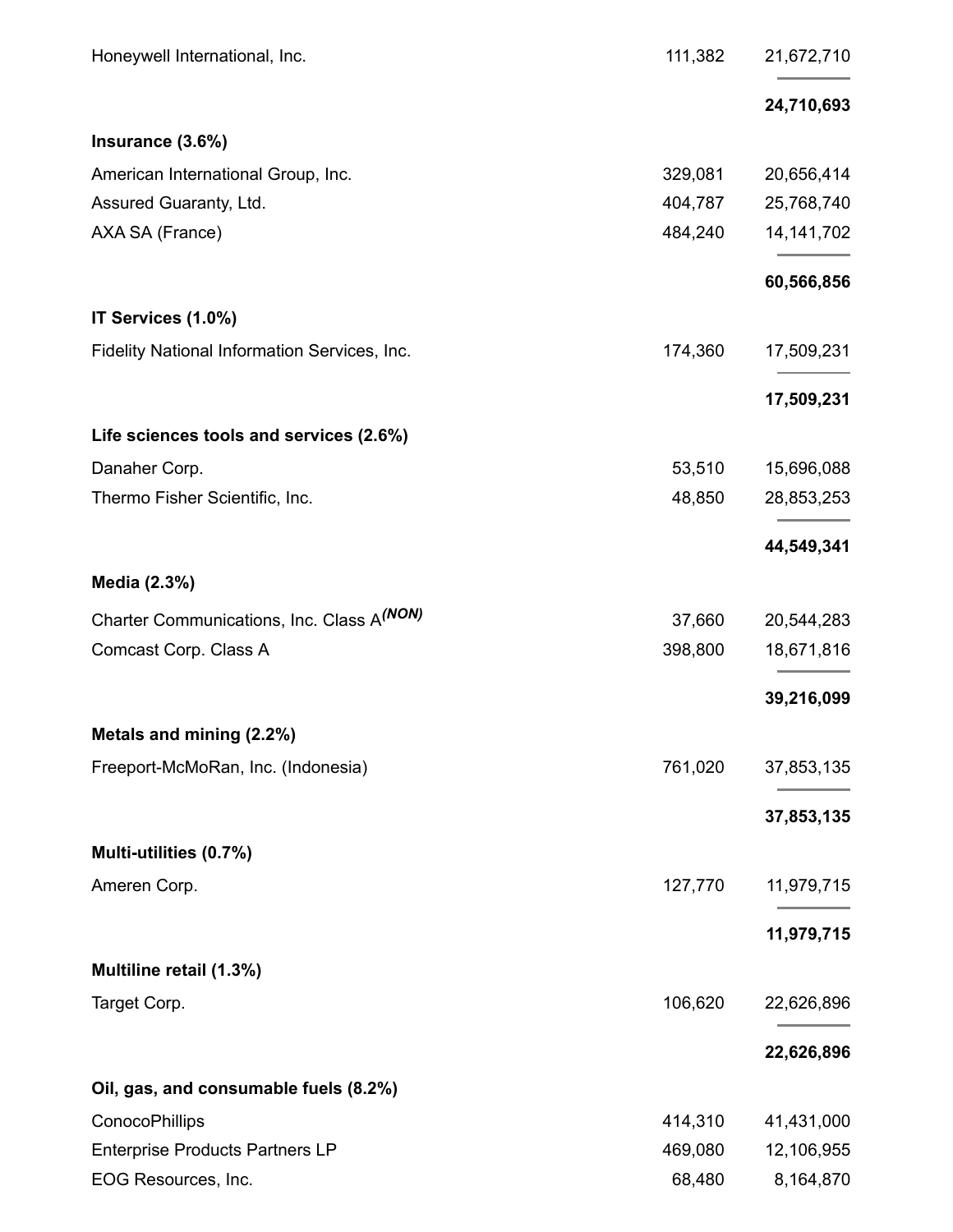| Exxon Mobil Corp.                                 | 271,158 | 22,394,939   |
|---------------------------------------------------|---------|--------------|
| Shell PLC (Euronext Amsterdan Exchange) (United   |         |              |
| Kingdom)                                          | 958,130 | 26,391,701   |
| Valero Energy Corp.                               | 286,380 | 29,079,025   |
|                                                   |         | 139,568,490  |
| Pharmaceuticals (6.1%)                            |         |              |
| AstraZeneca PLC ADR (United Kingdom)              | 434,190 | 28,804,165   |
| Johnson & Johnson                                 | 181,150 | 32,105,215   |
| Merck & Co., Inc.                                 | 333,735 | 27,382,957   |
| Sanofi (France)                                   | 149,040 | 15,199,733   |
|                                                   |         | 103,492,070  |
| Road and rail (1.6%)                              |         |              |
| Union Pacific Corp.                               | 100,760 | 27,528,640   |
|                                                   |         | 27,528,640   |
| Semiconductors and semiconductor equipment (2.9%) |         |              |
| <b>NXP Semiconductors NV</b>                      | 58,250  | 10,780,910   |
| Qualcomm, Inc.                                    | 171,070 | 26, 142, 917 |
| Texas Instruments, Inc.                           | 64,460  | 11,827,121   |
|                                                   |         | 48,750,948   |
| <b>Software (4.5%)</b>                            |         |              |
| Microsoft Corp.                                   | 190,590 | 58,760,803   |
| Oracle Corp.                                      | 222,530 | 18,409,907   |
|                                                   |         | 77,170,710   |
| Specialty retail (1.2%)                           |         |              |
| O'Reilly Automotive, Inc. (NON)                   | 30,840  | 21,124,166   |
|                                                   |         | 21,124,166   |
| Trading companies and distributors (1.0%)         |         |              |
| United Rentals, Inc. (NON)                        | 47,288  | 16,797,170   |
|                                                   |         | 16,797,170   |
| Wireless telecommunication services (0.8%)        |         |              |
| T-Mobile US, Inc. <sup>(NON)</sup>                | 99,470  | 12,766,975   |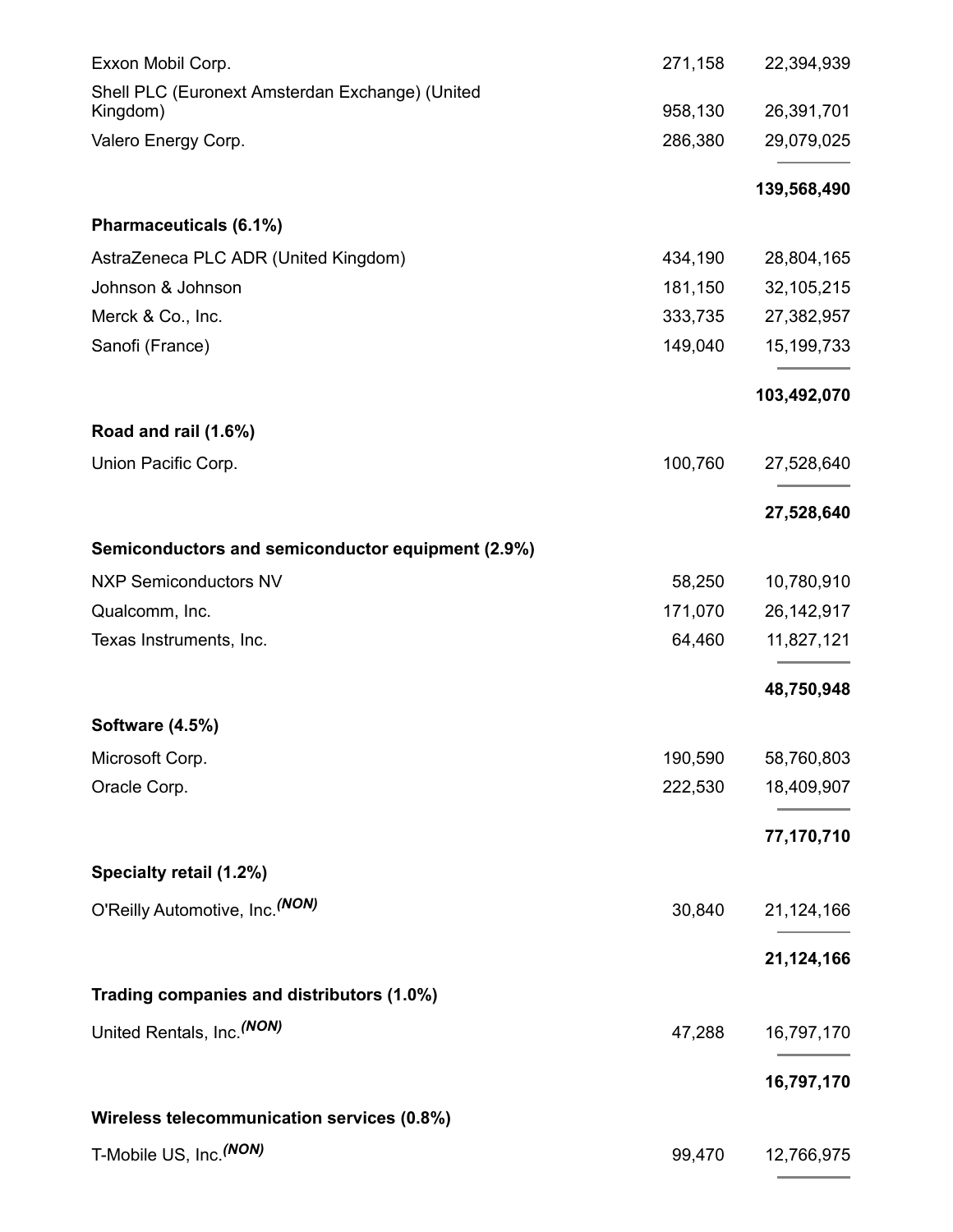## **CONVERTIBLE PREFERRED STOCKS (1.4%)** *(a)*

|                                                          | <b>Shares</b> | Value        |
|----------------------------------------------------------|---------------|--------------|
| Danaher Corp. 5.00% cv. pfd. <sup>(S)</sup>              | 7.040         | \$11,056,320 |
| T-Mobile US, Inc. 144A 5.25% cv. pfd. $(NON)$            | 11.686        | 13,029,890   |
| Total convertible preferred stocks (cost<br>\$19,242,799 |               | \$24,086,210 |

#### **WARRANTS (—%)** *(a)(NON)*

|                                | <b>Expiration</b><br>date | <b>Strike Price Warrants</b> | <b>Value</b>    |
|--------------------------------|---------------------------|------------------------------|-----------------|
| Occidental Petroleum Corp.     | 8/3/27                    | \$22.00                      | 6,947 \$244,743 |
| Total warrants (cost \$34,389) |                           |                              | \$244,743       |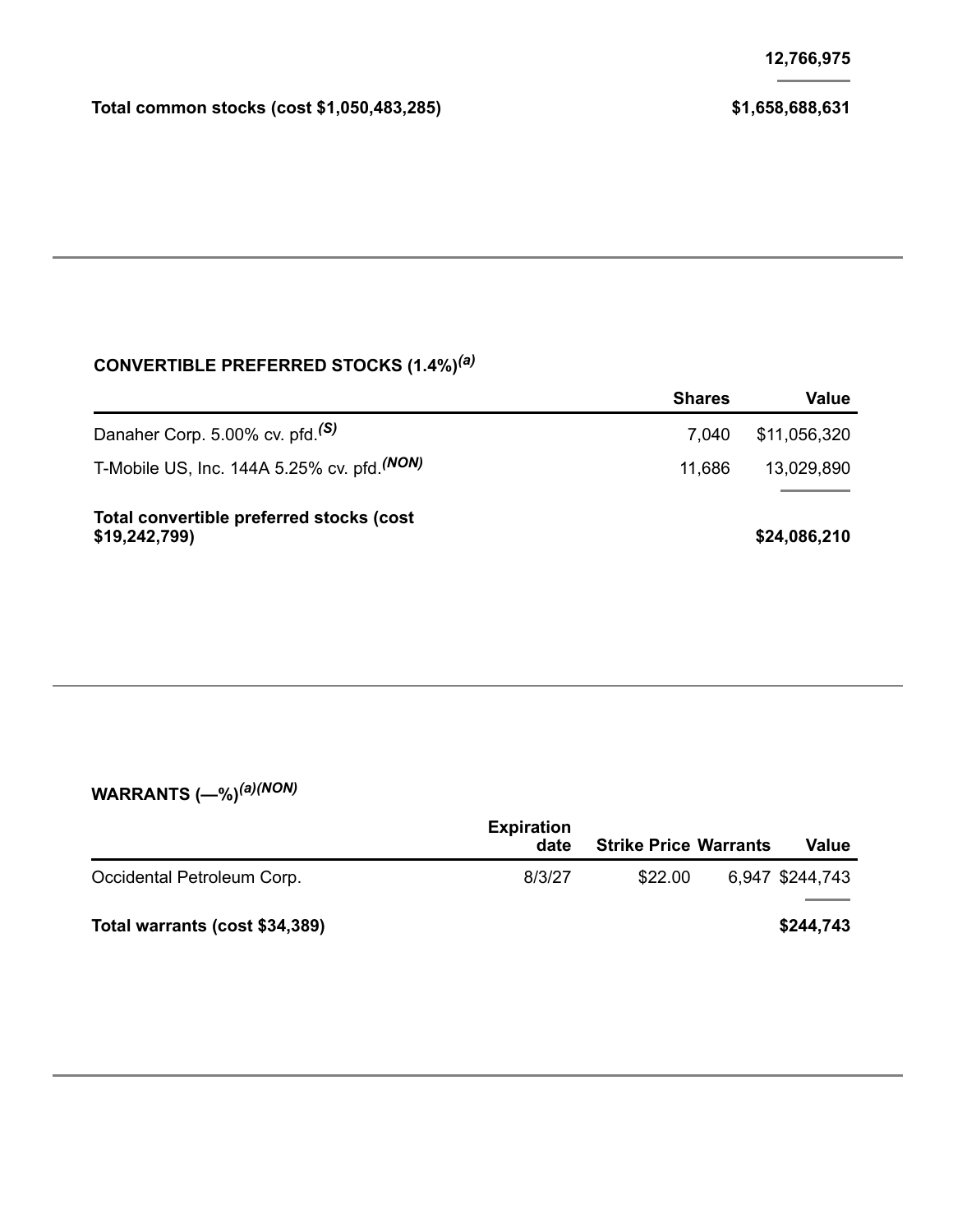#### **U.S. TREASURY OBLIGATIONS (—%)** *(a)*

|                                                     | <b>Principal</b><br>amount | <b>Value</b> |
|-----------------------------------------------------|----------------------------|--------------|
| U.S. Treasury Notes 0.875%, 6/30/26 <sup>(i)</sup>  | \$135,000                  | \$126,384    |
| Total U.S. treasury obligations (cost<br>\$126,384) |                            | \$126,384    |

## **SHORT-TERM INVESTMENTS (1.8%)** *(a)*

|                                                                                                                                                                                                                                                                                                                                                                                              |               | <b>Principal</b><br>amount/shares | <b>Value</b>       |
|----------------------------------------------------------------------------------------------------------------------------------------------------------------------------------------------------------------------------------------------------------------------------------------------------------------------------------------------------------------------------------------------|---------------|-----------------------------------|--------------------|
| Interest in \$384,728,000 joint tri-party repurchase<br>agreement dated 3/31/2022 with BofA Securities, Inc.<br>due 4/1/2022 - maturity value of \$19,423,162 for an<br>effective yield of 0.300% (collateralized by Agency<br>Mortgage-Backed Securities with coupon rates<br>ranging from 2.000% to 4.500% and due dates<br>ranging from 2/1/2042 to 3/1/2052, valued at<br>\$392,422,560) |               | \$19,423,000                      | \$19,423,000       |
| Putnam Cash Collateral Pool, LLC 0.37% <sup>(AFF)</sup>                                                                                                                                                                                                                                                                                                                                      | <b>Shares</b> | 8,948,748                         | 8,948,748          |
| State Street Institutional U.S. Government Money<br>Market Fund, Premier Class 0.25% <sup>(P)</sup><br>U.S. Treasury Bills 0.143%, 5/3/22                                                                                                                                                                                                                                                    | <b>Shares</b> | 510,000<br>\$700,000              | 510,000<br>699,918 |
| U.S. Treasury Bills zero%, 4/28/22 <sup>(i)</sup>                                                                                                                                                                                                                                                                                                                                            |               | 262,000                           | 261,974            |
| U.S. Treasury Bills 0.079%, 5/19/22                                                                                                                                                                                                                                                                                                                                                          |               | 600,000                           | 599,801            |
| Total short-term investments (cost \$30,443,571)                                                                                                                                                                                                                                                                                                                                             |               |                                   | \$30,443,441       |
| <b>TOTAL INVESTMENTS</b>                                                                                                                                                                                                                                                                                                                                                                     |               |                                   |                    |
| Total investments (cost \$1,100,330,428)                                                                                                                                                                                                                                                                                                                                                     |               |                                   | \$1,713,589,409    |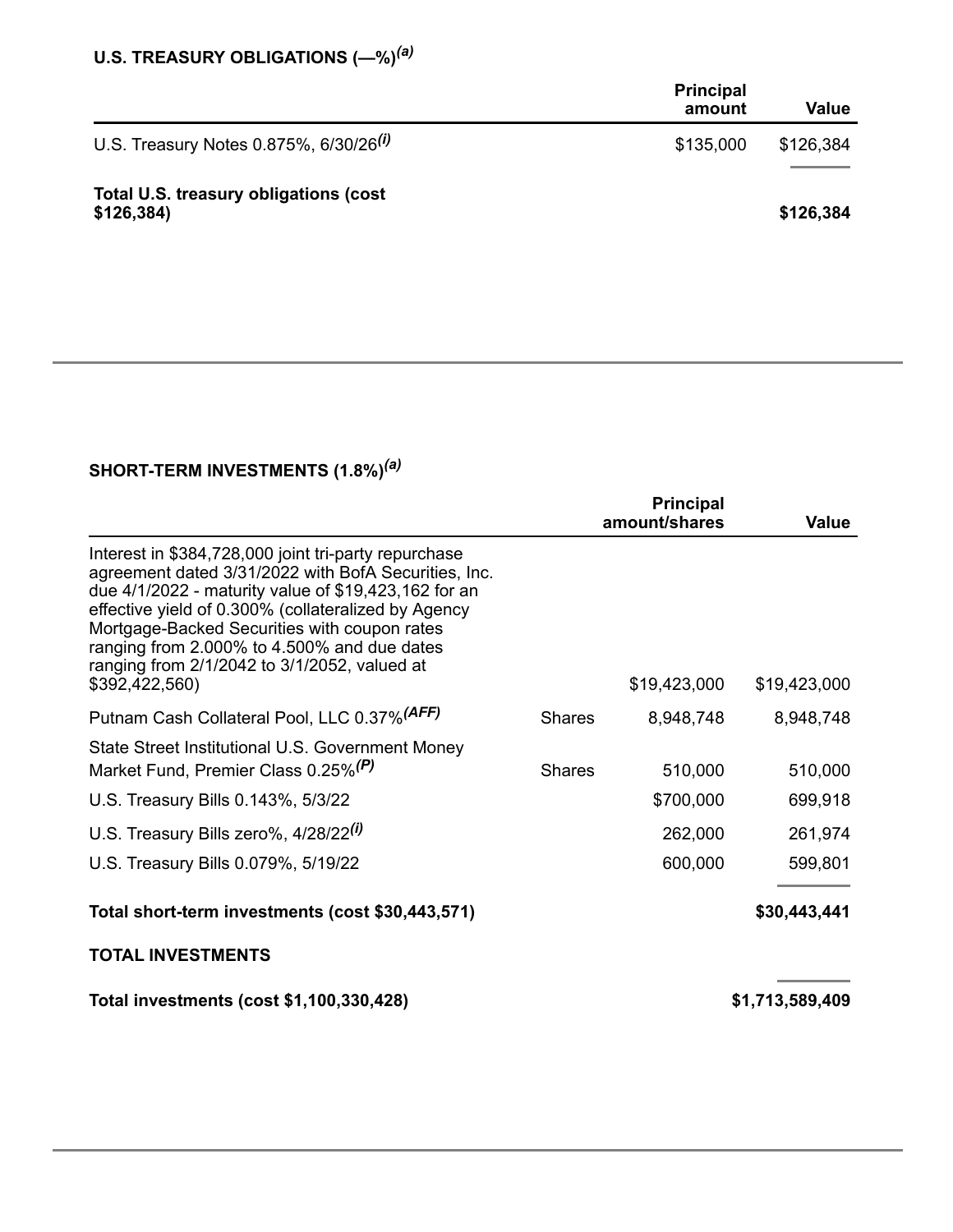#### **FORWARD CURRENCY CONTRACTS at 3/31/22 (aggregate face value \$93,868,339) (Unaudited)**

| <b>Counterparty Currency</b>     |                                                                               | <b>Contract</b><br>type* | <b>Delivery</b><br>date | <b>Value</b>        | <b>Aggregate</b><br>face value | <b>Unrealized</b><br>appreciation/<br>(depreciation) |
|----------------------------------|-------------------------------------------------------------------------------|--------------------------|-------------------------|---------------------|--------------------------------|------------------------------------------------------|
| <b>Bank of America N.A.</b>      |                                                                               |                          |                         |                     |                                |                                                      |
|                                  | <b>British Pound</b>                                                          | Sell                     |                         | 6/15/22 \$2,714,264 | \$2,765,647                    | \$51,383                                             |
|                                  | Euro                                                                          | Sell                     | 6/15/22                 | 3,859,593           | 3,873,136                      | 13,543                                               |
| <b>Barclays Bank PLC</b>         |                                                                               |                          |                         |                     |                                |                                                      |
|                                  | <b>British Pound Sell</b>                                                     |                          |                         | 6/15/22 21,933,430  | 22,245,128                     | 311,698                                              |
|                                  | <b>Goldman Sachs International</b>                                            |                          |                         |                     |                                |                                                      |
|                                  | <b>British Pound Sell</b>                                                     |                          |                         | 6/15/22 17,026,269  | 17,348,458                     | 322,189                                              |
|                                  | Euro                                                                          | Sell                     | 6/15/22                 | 2,259,517           | 2,266,071                      | 6,554                                                |
|                                  | <b>HSBC Bank USA, National Association</b>                                    |                          |                         |                     |                                |                                                      |
|                                  | <b>British Pound Sell</b>                                                     |                          | 6/15/22                 | 6,315,116           | 6,434,699                      | 119,583                                              |
|                                  | <b>Morgan Stanley &amp; Co. International PLC</b>                             |                          |                         |                     |                                |                                                      |
|                                  | Euro                                                                          | Sell                     |                         | 6/15/22 13,928,477  | 13,974,965                     | 46,488                                               |
|                                  | <b>State Street Bank and Trust Co.</b>                                        |                          |                         |                     |                                |                                                      |
|                                  | Euro                                                                          | Sell                     |                         | 6/15/22 12,149,149  | 12, 192, 272                   | 43,123                                               |
| <b>UBS AG</b>                    |                                                                               |                          |                         |                     |                                |                                                      |
|                                  | Euro                                                                          | Sell                     |                         | 6/15/22 12,743,811  | 12,767,963                     | 24,152                                               |
| <b>Unrealized appreciation</b>   |                                                                               |                          |                         |                     |                                | 938,713                                              |
| <b>Unrealized (depreciation)</b> |                                                                               |                          |                         |                     |                                |                                                      |
| <b>Total</b>                     |                                                                               |                          |                         |                     |                                | \$938,713                                            |
|                                  | * The exchange currency for all contracts listed is the United States Dollar. |                          |                         |                     |                                |                                                      |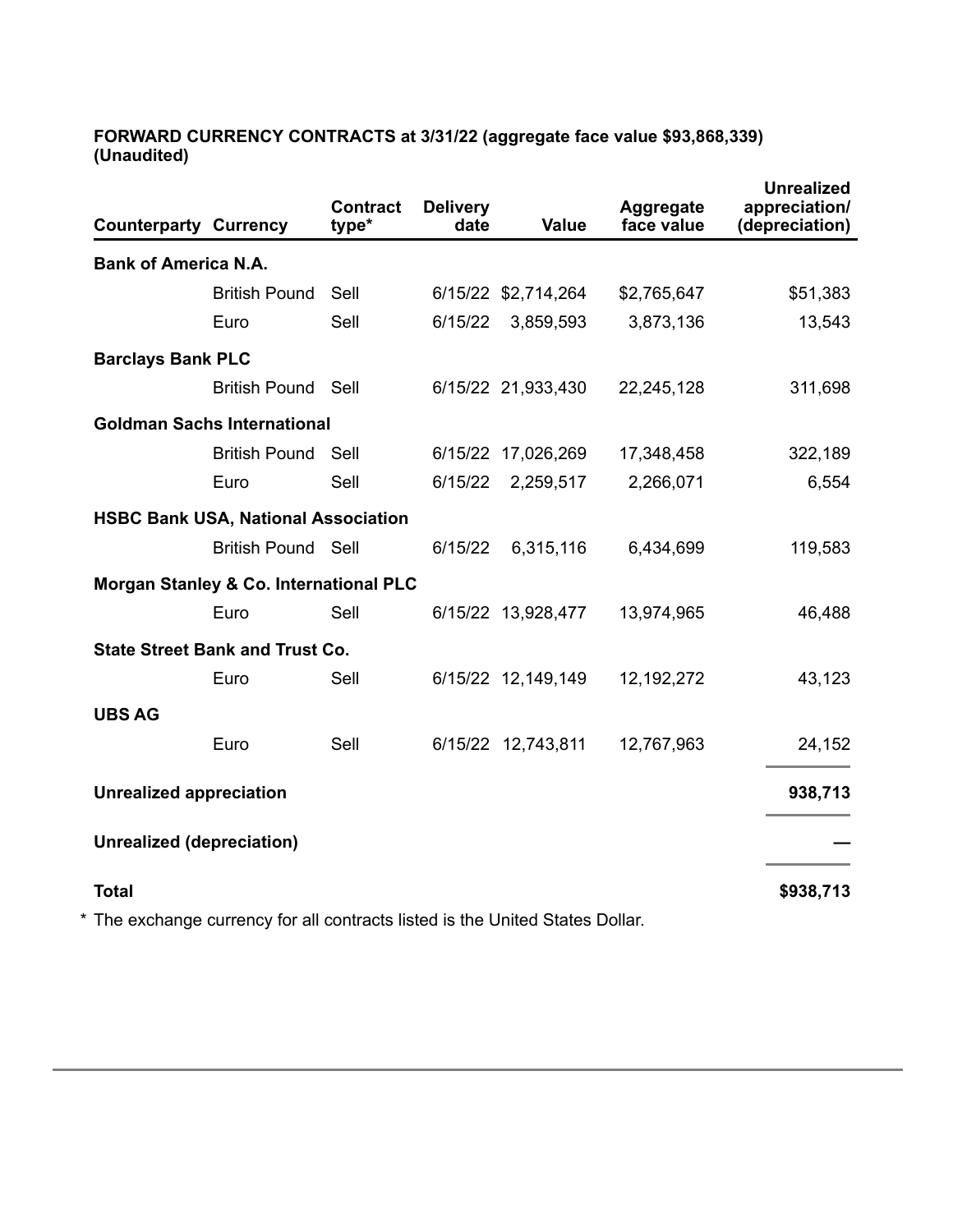## *Key to holding's abbreviations*

ADR American Depository Receipts: Represents ownership of foreign securities on deposit with a custodian bank.

## **Notes to the fund's portfolio**

Unless noted otherwise, the notes to the fund's portfolio are for the close of the fund's reporting period, which ran from January 1, 2022 through March 31, 2022 (the reporting period). Within the following notes to the portfolio, references to "Putnam Management" represent Putnam Investment Management, LLC, the fund's manager, an indirect wholly-owned subsidiary of Putnam Investments, LLC, references to "ASC 820" represent Accounting Standards Codification 820 *Fair Value Measurements and Disclosures* and references to "OTC", if any, represent over-the-counter.

- *(a)* Percentages indicated are based on net assets of \$1,703,437,519.
- *(NON)* This security is non-income-producing.
- *(AFF)* Affiliated company. For investments in Putnam Cash Collateral Pool, LLC and Putnam Short Term Investment Fund, the rate quoted in the security description is the annualized 7-day yield of the fund at the close of the reporting period. Transactions during the period with any company which is under common ownership or control were as follows:

| Name of affiliate                                  | <b>Fair value</b><br>as of<br>12/31/21 | <b>Purchase</b><br>cost | proceeds   | Sale Investment<br>income | <b>Shares</b><br>outstanding<br>and fair<br>value as of<br>3/31/22 |
|----------------------------------------------------|----------------------------------------|-------------------------|------------|---------------------------|--------------------------------------------------------------------|
| <b>Short-term</b><br>investments                   |                                        |                         |            |                           |                                                                    |
| Putnam Cash<br>Collateral Pool,<br>$LLC^*$ #       | \$14,399,492 \$6,509,068 \$11,959,812  |                         |            | \$5,288                   | \$8,948,748                                                        |
| <b>Putnam Short</b><br>Term Investment<br>$Fund**$ | 24,089,254                             | 5,455,624               | 29,544,878 | 1,578                     |                                                                    |

#### **Total Short-term investments \$38,488,746 \$11,964,692 \$41,504,690 \$6,866 \$8,948,748**

\* The fund may lend securities, through its agent, to qualified borrowers in order to earn additional income. The loans are collateralized by cash in an amount at least equal to the fair value of the securities loaned. The fair value of securities loaned is determined daily and any additional required collateral is allocated to the fund on the next business day. The remaining maturities of the securities lending transactions are considered overnight and continuous. The risk of borrower default will be borne by the fund's agent; the fund will bear the risk of loss with respect to the investment of the cash collateral. The fund receives cash collateral, which is invested in Putnam Cash Collateral Pool, LLC, a limited liability company managed by an affiliate of Putnam Management. Investments in Putnam Cash Collateral Pool, LLC are valued at its closing net asset value each business day. There are no management fees charged to Putnam Cash Collateral Pool, LLC and there were no realized or unrealized gains or losses during the period.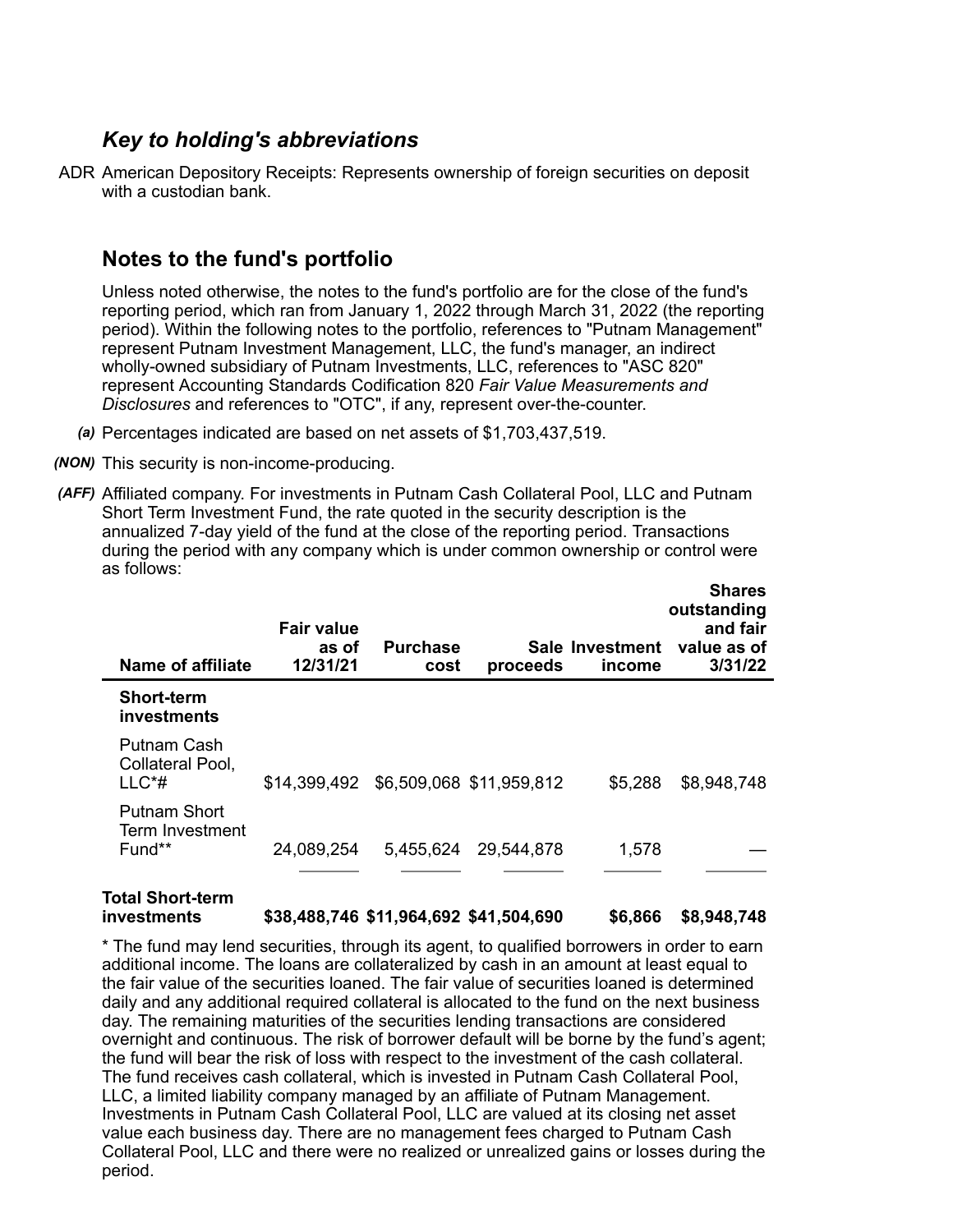# At the close of the reporting period, the fund received cash collateral of \$8,948,748 for securities loaned. The rate quoted in the security description is the annualized 7-day yield at the close of the reporting period. At the close of the reporting period, the value of securities loaned amounted to \$8,716,855.

\*\* Management fees charged to Putnam Short Term Investment Fund have been waived by Putnam Management. There were no realized or unrealized gains or losses during the period.

- *(i)* This security was pledged, or purchased with cash that was pledged, to the fund for collateral on certain derivative contracts.
- *(P)* This security was pledged, or purchased with cash that was pledged, to the fund for collateral on certain derivative contracts. The rate quoted in the security description is the annualized 7-day yield of the fund at the close of the reporting period.
- *(R)* Real Estate Investment Trust.
- *(S)* This security is on loan, in part or in entirety, at the close of the reporting period.

At the close of the reporting period, the fund maintained liquid assets totaling \$110,691 to cover certain derivative contracts.

Unless otherwise noted, the rates quoted in Short-term investments security descriptions represent the weighted average yield to maturity.

144A after the name of an issuer represents securities exempt from registration under Rule 144A of the Securities Act of 1933, as amended. These securities may be resold in transactions exempt from registration, normally to qualified institutional buyers.

The dates shown on debt obligations are the original maturity dates.

**Security valuation:** Portfolio securities and other investments are valued using policies and procedures adopted by the Board of Trustees. The Trustees have formed a Pricing Committee to oversee the implementation of these procedures and have delegated responsibility for valuing the fund's assets in accordance with these procedures to Putnam Management. Putnam Management has established an internal Valuation Committee that is responsible for making fair value determinations, evaluating the effectiveness of the pricing policies of the fund and reporting to the Pricing Committee.

Investments for which market quotations are readily available are valued at the last reported sales price on their principal exchange, or official closing price for certain markets, and are classified as Level 1 securities under ASC 820. If no sales are reported, as in the case of some securities that are traded OTC, a security is valued at its last reported bid price and is generally categorized as a Level 2 security.

Market quotations are not considered to be readily available for certain debt obligations (including short-term investments with remaining maturities of 60 days or less) and other investments; such investments are valued on the basis of valuations furnished by an independent pricing service approved by the Trustees or dealers selected by Putnam Management. Such services or dealers determine valuations for normal institutional-size trading units of such securities using methods based on market transactions for comparable securities and various relationships, generally recognized by institutional traders, between securities (which consider such factors as security prices, yields, maturities and ratings). These securities will generally be categorized as Level 2.

Many securities markets and exchanges outside the U.S. close prior to the scheduled close of the New York Stock Exchange and therefore the closing prices for securities in such markets or on such exchanges may not fully reflect events that occur after such close but before the scheduled close of the New York Stock Exchange. Accordingly, on certain days, the fund will fair value certain foreign equity securities taking into account multiple factors including movements in the U.S. securities markets, currency valuations and comparisons to the valuation of American Depository Receipts,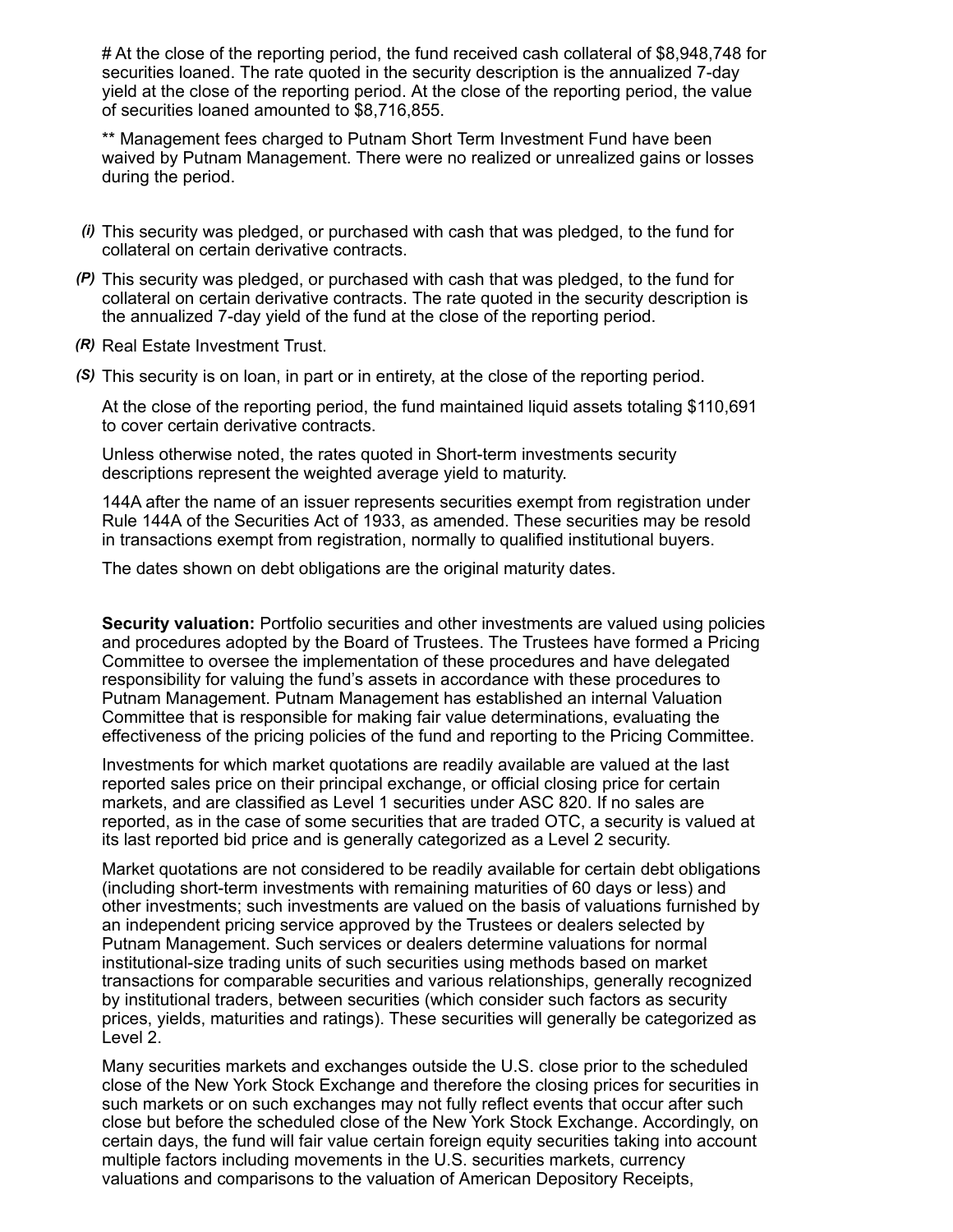exchange-traded funds and futures contracts. The foreign equity securities, which would generally be classified as Level 1 securities, will be transferred to Level 2 of the fair value hierarchy when they are valued at fair value. The number of days on which fair value prices will be used will depend on market activity and it is possible that fair value prices will be used by the fund to a significant extent. Securities quoted in foreign currencies, if any, are translated into U.S. dollars at the current exchange rate.

To the extent a pricing service or dealer is unable to value a security or provides a valuation that Putnam Management does not believe accurately reflects the security's fair value, the security will be valued at fair value by Putnam Management in accordance with policies and procedures approved by the Trustees. Certain investments, including certain restricted and illiquid securities and derivatives, are also valued at fair value following procedures approved by the Trustees. These valuations consider such factors as significant market or specific security events such as interest rate or credit quality changes, various relationships with other securities, discount rates, U.S. Treasury, U.S. swap and credit yields, index levels, convexity exposures, recovery rates, sales and other multiples and resale restrictions. These securities are classified as Level 2 or as Level 3 depending on the priority of the significant inputs.

To assess the continuing appropriateness of fair valuations, the Valuation Committee reviews and affirms the reasonableness of such valuations on a regular basis after considering all relevant information that is reasonably available. Such valuations and procedures are reviewed periodically by the Trustees. The fair value of securities is generally determined as the amount that the fund could reasonably expect to realize from an orderly disposition of such securities over a reasonable period of time. By its nature, a fair value price is a good faith estimate of the value of a security in a current sale and does not reflect an actual market price, which may be different by a material amount.

**Repurchase agreements:** The fund, or any joint trading account, through its custodian, receives delivery of the underlying securities, the fair value of which at the time of purchase is required to be in an amount at least equal to the resale price, including accrued interest. Collateral for certain tri-party repurchase agreements, which totaled \$19,811,460 at the end of the reporting period, is held at the counterparty's custodian in a segregated account for the benefit of the fund and the counterparty. Putnam Management is responsible for determining that the value of these underlying securities is at all times at least equal to the resale price, including accrued interest. In the event of default or bankruptcy by the other party to the agreement, retention of the collateral may be subject to legal proceedings.

**Forward currency contracts:** The fund buys and sells forward currency contracts, which are agreements between two parties to buy and sell currencies at a set price on a future date. These contracts were used to hedge foreign exchange risk.

The U.S. dollar value of forward currency contracts is determined using current forward currency exchange rates supplied by a quotation service. The fair value of the contract will fluctuate with changes in currency exchange rates. The contract is marked to market daily and the change in fair value is recorded as an unrealized gain or loss. The fund records a realized gain or loss equal to the difference between the value of the contract at the time it was opened and the value at the time it was closed when the contract matures or by delivery of the currency. The fund could be exposed to risk if the value of the currency changes unfavorably, if the counterparties to the contracts are unable to meet the terms of their contracts or if the fund is unable to enter into a closing position.

For the fund's average contract amount on forward currency contracts, see the appropriate table at the end of these footnotes.

**Master agreements:** The fund is a party to ISDA (International Swaps and Derivatives Association, Inc.) Master Agreements (Master Agreements) with certain counterparties that govern OTC derivative and foreign exchange contracts entered into from time to time. The Master Agreements may contain provisions regarding, among other things, the parties' general obligations, representations, agreements, collateral requirements, events of default and early termination. With respect to certain counterparties, in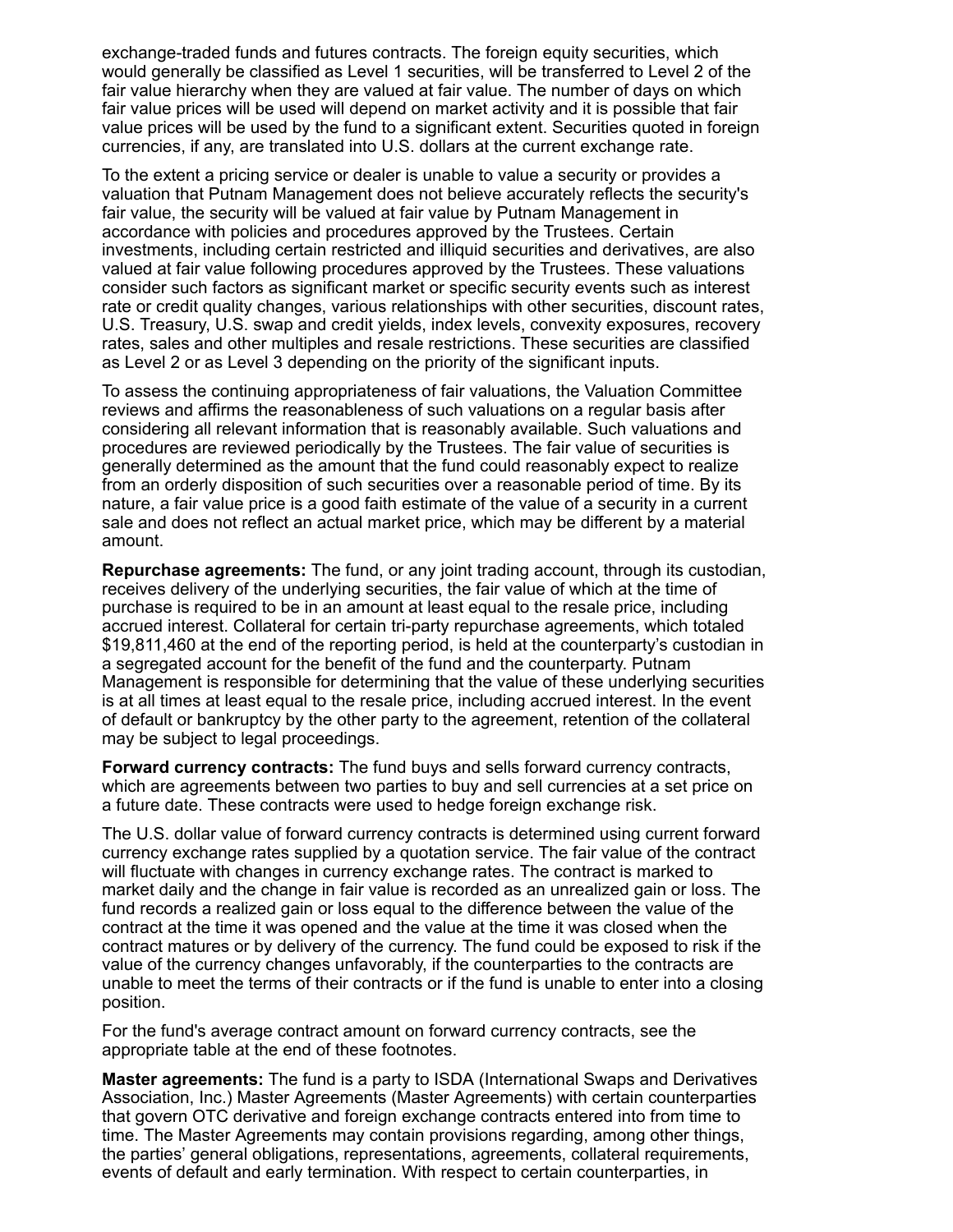accordance with the terms of the Master Agreements, collateral posted to the fund is held in a segregated account by the fund's custodian and, with respect to those amounts which can be sold or repledged, is presented in the fund's portfolio.

Collateral pledged by the fund is segregated by the fund's custodian and identified in the fund's portfolio. Collateral can be in the form of cash or debt securities issued by the U.S. Government or related agencies or other securities as agreed to by the fund and the applicable counterparty. Collateral requirements are determined based on the fund's net position with each counterparty.

Termination events applicable to the fund may occur upon a decline in the fund's net assets below a specified threshold over a certain period of time. Termination events applicable to counterparties may occur upon a decline in the counterparty's long-term and short-term credit ratings below a specified level. In each case, upon occurrence, the other party may elect to terminate early and cause settlement of all derivative and foreign exchange contracts outstanding, including the payment of any losses and costs resulting from such early termination, as reasonably determined by the terminating party. Any decision by one or more of the fund's counterparties to elect early termination could impact the fund's future derivative activity.

At the close of the reporting period, the fund did not have a net liability position on open derivative contracts subject to the Master Agreements.

ASC 820 establishes a three-level hierarchy for disclosure of fair value measurements. The valuation hierarchy is based upon the transparency of inputs to the valuation of the fund's investments. The three levels are defined as follows:

**Level 1:** Valuations based on quoted prices for identical securities in active markets.

**Level 2:** Valuations based on quoted prices in markets that are not active or for which all significant inputs are observable, either directly or indirectly.

**Level 3:** Valuations based on inputs that are unobservable and significant to the fair value measurement.

The following is a summary of the inputs used to value the fund's net assets as of the close of the reporting period:

|                                   | <b>Valuation inputs</b> |                    |         |  |
|-----------------------------------|-------------------------|--------------------|---------|--|
| <b>Investments in securities:</b> | Level 1                 | Level <sub>2</sub> | Level 3 |  |
| <b>Common stocks*:</b>            |                         |                    |         |  |
| Communication services            | \$51,983,074            | \$—                |         |  |
| Consumer discretionary            | 124,290,605             |                    |         |  |
| Consumer staples                  | 130,581,184             |                    |         |  |
| Energy                            | 113,176,789             | 26,391,701         |         |  |
| <b>Financials</b>                 | 281,565,466             | 14, 141, 702       |         |  |
| Health care                       | 283,042,815             | 15, 199, 733       |         |  |
| <b>Industrials</b>                | 207,686,211             |                    |         |  |